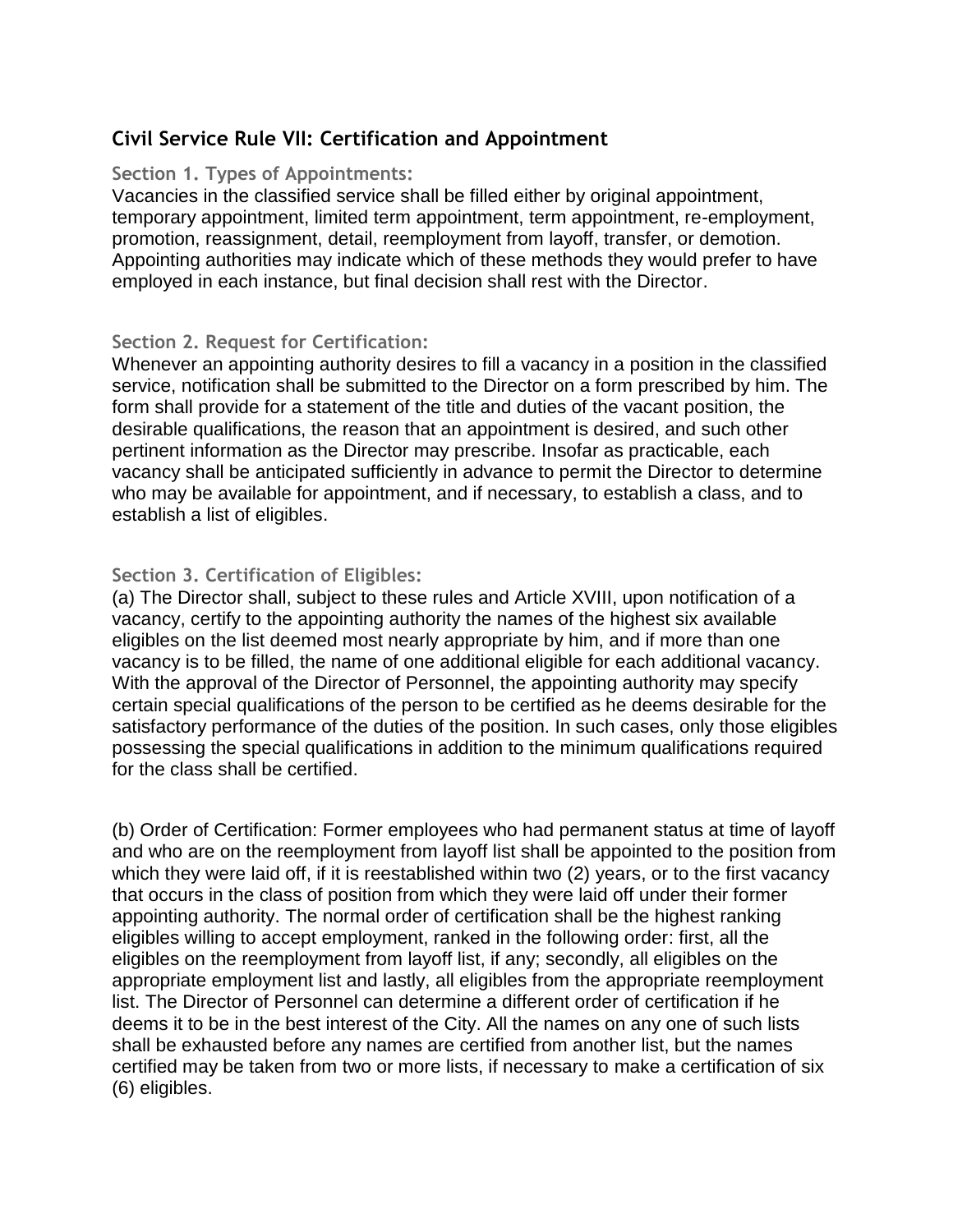(c) Fewer Than Six (6) Eligibles: If the appropriate lists do not contain the names of a sufficient number of eligibles to comprise a full certification, the Department of Personnel will certify those candidates who are available in the manner described in (b) above. If the appointing authority is unable to fill the vacancy from the list provided, the appointing authority shall notify the Department of Personnel of the need for additional eligibles and/or may request the Director of Personnel for permission to make a temporary appointment to fill the vacancy.

(d) Certification to Two or More Appointing Authorities: Successive groups of names of eligibles shall be certified to vacancies in order of receipt of requisitions for employees with due regard to the rights of eligibles standing highest on the list; provided, however, that this section shall not require simultaneous certification of the same name in different certifications made at the same time.

#### **Section 4. Appointment:**

The appointing authority or his designee shall interview each available eligible who is certified. Within twenty-one (21) days after such names are certified, the appointing authority shall appoint one of those whose names are certified to each vacancy he or she is to fill. In the event that an appointment is not made to the position within twentyone (21) days after such names are certified, or the appointing authority is unable to make a selection, the Director of Personnel may grant an extension of a maximum of an additional thirty (30) days. If no selection is made within the prescribed or authorized period, the certification shall be null and void. Appointing authorities shall make each selection from the top six eligibles available and willing to accept appointment, except,

- 1. any eligibles who have had six considerations for appointment from the same certification may be considered removed from further consideration if the appointing authority so desires as if their names were removed from the certification, or
- 2. their names are removed from the eligible list during the effective period of the certification in accordance with Civil Service Rule VI, Section 18. Certification for appointment from the same certification shall mean that an eligible is within the top six candidates available for appointment for six different vacancies to be filled from the certification. In each case of acceptance of an appointment, such appointment shall become effective as of the date on which the appointee enters upon duty, and the appointment shall be immediately reported to the Director of Personnel in the form prescribed by him. The appointing authority shall notify each eligible of the results of the certification process. However, any person appointed from an eligible list may, at the discretion of the Director and with the approval of the appointing authority, report for duty beyond the date normally established when circumstances warrant this action.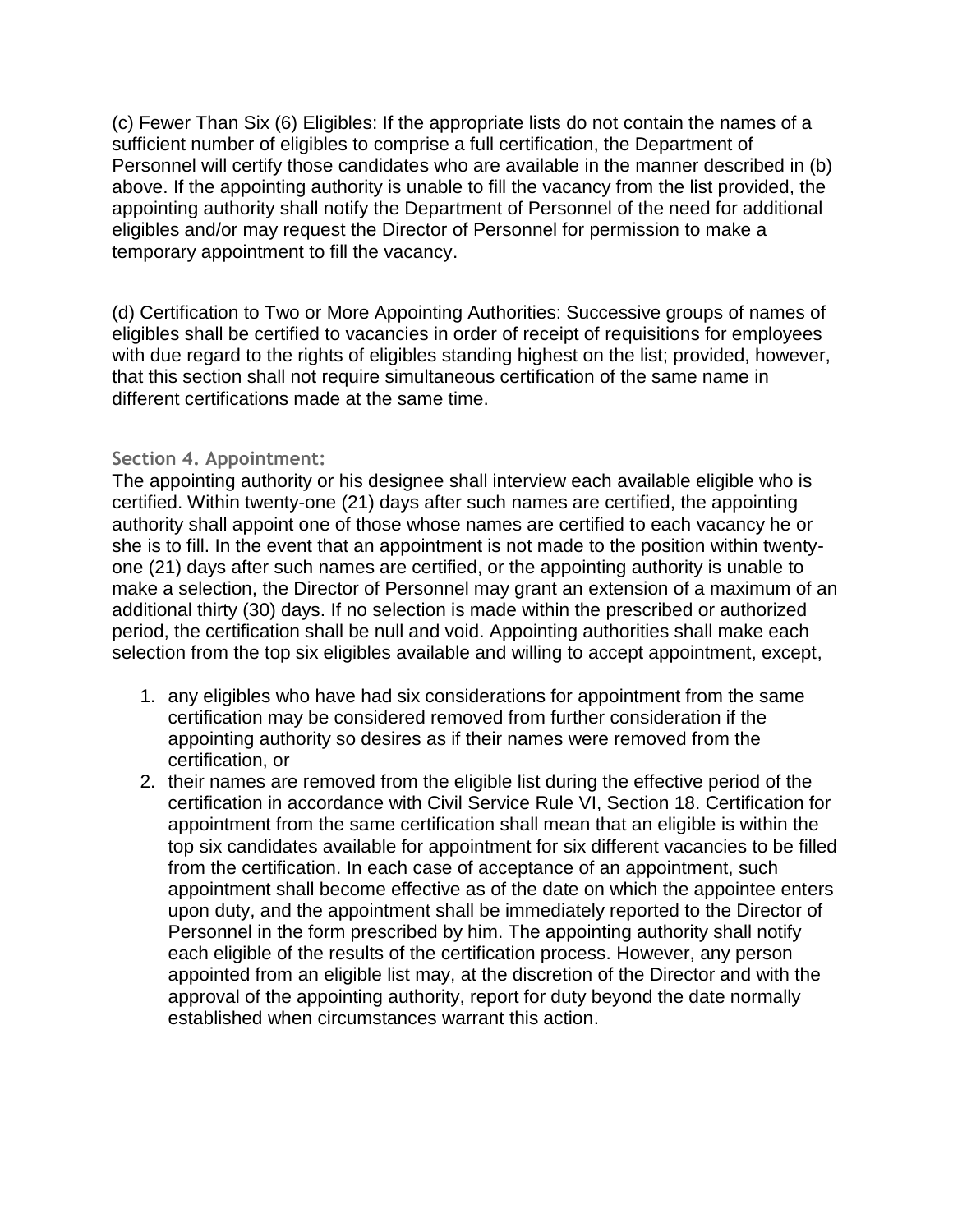#### **Section 5. Career Seasonal Appointment:**

When it is determined that a vacancy exists in a career seasonal position which is permanent in nature, but for which services are only required on a seasonal or cyclical basis, the Director shall certify to the appointing authority as eligible for appointment the names of such eligibles as may be on an appropriate eligible list in the same manner as described in Section 3, part (a) of this rule. Such names shall represent the highest six eligibles who are willing to accept employment in a career seasonal position.

(a) Status: Any employee appointed to a career seasonal position in the classified service shall serve in a working test period as defined in Rule VIII. However, any employee who has served in the same position in a temporary or limited term appointment prior to such certification may, upon recommendation of the appointing authority and the approval of the Director, have this prior service considered as part of the working test period.

Employees who do not complete the working test period prior to being placed on seasonal leave shall be given credit for the initial period of service toward completion of the working test period. Career seasonal employees who successfully complete a working test period are eligible to compete in promotional examinations as prescribed by Rule VI.

(b) Conversion to Career Seasonal Status: Any employee who, at the time of adoption of this rule, is serving in or on leave from a limited term or per performance position which is career seasonal in nature as defined by these rules, may be converted to career seasonal status by the Director under such regulations he may prescribe.

(c) Transfer Eligibility: Career seasonal employees are eligible for transfer to permanent positions in the same occupational class when approved vacancies exist under such regulations the Director may prescribe. Transfer to permanent positions under a different appointing authority shall be in accordance with the provisions of Rule VII.

(d) Appointments: Appointments to a career seasonal position shall be made from such eligible lists as the Director deems appropriate or as in paragraph (b) above.

### **Section 6. Term and Limited Term Appointment:**

Term appointments shall be made from eligible lists established for this purpose or from eligible lists for regular competitive appointment consisting of names of persons willing to accept term appointment in the same manner as described in Rule VII, Section 3, part (a) of these Rules. Persons under term appointment shall be eligible to compete in promotional examinations and for transfer to continuing positions with status as permanent employees in accordance with Rule VII, Section 8, provided they have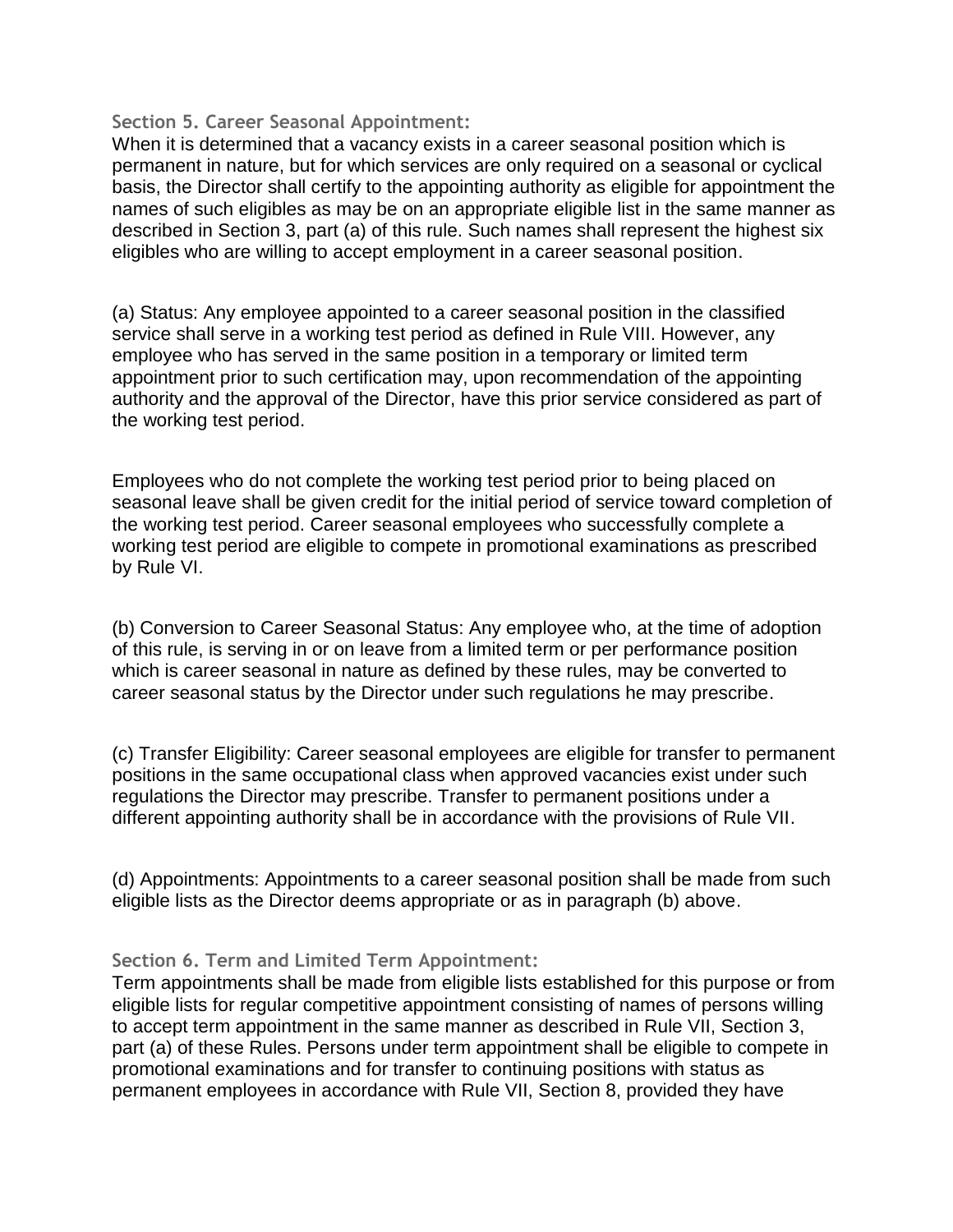passed a working test period and possess a current service rating deemed satisfactory under the Director's Service Rating System. Term appointments shall be used only for bona fide situations in which the services of employees are required for only a definite duration and not as an alternative to career appointments. The Director shall not permit an appointing authority to make any more than five percent in his/her total appointments as term appointments without approval of the Commission. In no case in which an appointing authority holds a term of office shall he/she make a term appointment of any individual coincident with his/her term, unless it is to fill his/her former position when on leave of absence from the competitive service to accept appointment in the excepted service.

Whenever it is determined that a vacancy exists in a position which will exist for a limited period of time only, not to exceed one year, the Director shall certify to the appointing authority as eligible for appointment the names of such eligibles as may be on an appropriate eligible list in the same manner as described in Rule VII, Section 3, part (a) of these rules. Such names shall represent the highest six eligibles who are willing to work for a limited term. A person appointed for a limited term may gain permanent status only when the individual so appointed is eligible for certification, in regular order, to a permanent vacancy.

### **Section 7. Temporary Appointments:**

Temporary appointments without competitive tests, to competitive positions, may be made as further provided in these rules, for a period of time not to exceed six (6) months. Such temporary appointment may, with approval of the Director of Personnel, be extended for a period not to exceed three (3) months. Such temporary appointments shall include provisional appointments in the absence of available registers containing six (6) viable candidates, pending establishment of eligible registers and certification and appointment therefrom, transient appointments for short jobs of work, and emergency appointments pending filling of vacancies by other means than such emergency appointments.

(a) Provisional Appointments: When a vacancy is to be filled in a position of a class for which there are no eligibles available for certification, the appointing authority, with the prior approval of the Director, may make provisional appointment of any person he deems qualified. The provisional appointment may be an original appointment or a provisional promotion of a person with permanent status in the same or a lower level position.

(b) Termination of Provisional Appointment: Any provisional appointment shall terminate upon the regular filling of the vacancy in any manner authorized by Article XVIII and these rules, and in any event within twenty-one (21) days after certification of eligibles has been made to the appointing authority for the vacancy.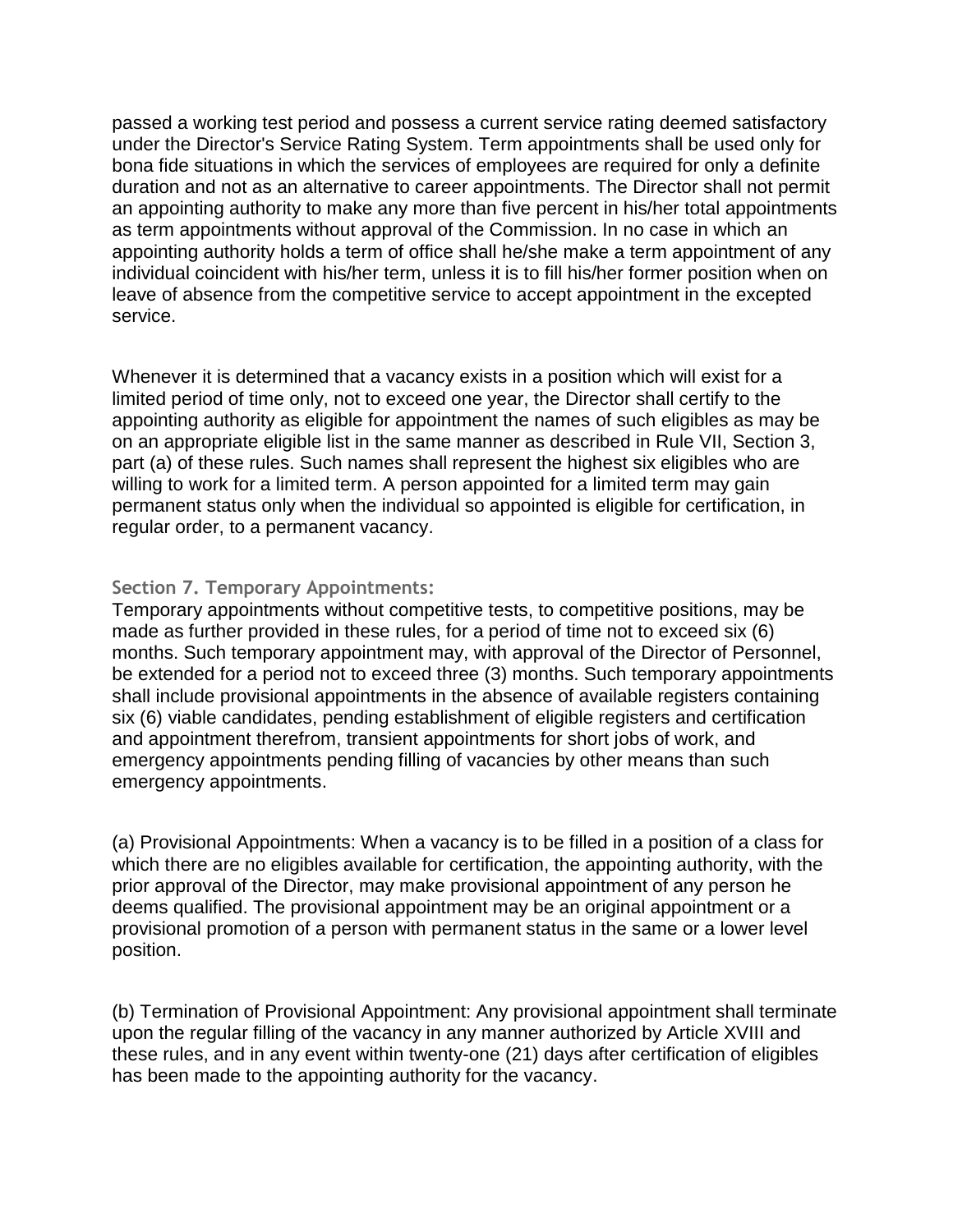(c) Transient Appointments: Whenever the services of an employee are required in any position in the classified service for a period of less than sixty (60) days beyond which such services will not be required, the appointing authority, with the prior approval of the Director, may make a transient appointment of any person he deems qualified, to serve for the required period.

(d) Emergency Appointment: In the event of an emergency which may result in loss of public property or serious inconvenience to the public, an appointing authority may select and appoint a person without regard to the rule governing appointments but in no case shall such emergency appointment continue longer than twenty (20) working days. Excessive emergency appointments shall not be made, and no person shall serve under emergency appointments longer than twenty (20) working days in any twelve (12) month period. The Director, however, may, under the terms of these rules permitting provisional appointments, allow the appointing authority to make a provisional appointment of the same person to the position. The total duration of such appointments, both emergency and provisional, shall not exceed sixty (60) days nor be extended nor renewed beyond that time. The authority for such appointments is conditioned on a prompt report thereof to the Director at the time such appointment is made.

(e) War Service Appointments: As an emergency measure, at the discretion of the Director, appointments to positions in the classified service may be made for a period of time not to exceed the duration of the war and not to exceed six (6) months thereafter. Such appointments shall be made only to those classes of position for which a sufficient number of fully qualified applicants is not available to allow the application of regular recruitment and selection procedures. Before authorizing such appointments in any class of position, the Director shall notify the Commission of his reasons for such authorizations.

- 1. Evidence of Fitness: In making war service appointments, the Director may require applicants to present such evidence of their ability, proficiency, or physical condition as he may deem necessary to comply with the requirements of Article XVIII concerning competition in appointments.
- 2. Termination of War Service Appointments: Any war service appointment shall terminate upon the regular filling of the vacancy from an appropriate eligible list as authorized by Article XVIII and these rules, and in any event at the expiration of six (6) months after the duration of the war.

## **Section 8. Transfers:**

An appointing authority may, at any time, transfer any classified employee under his jurisdiction from one position to another position in the same class by giving written notice to the Director before the effective date thereof. Transfer of a classified employee from a position under the jurisdiction of one appointing authority to a position under the jurisdiction of another appointing authority may be made with the approval of the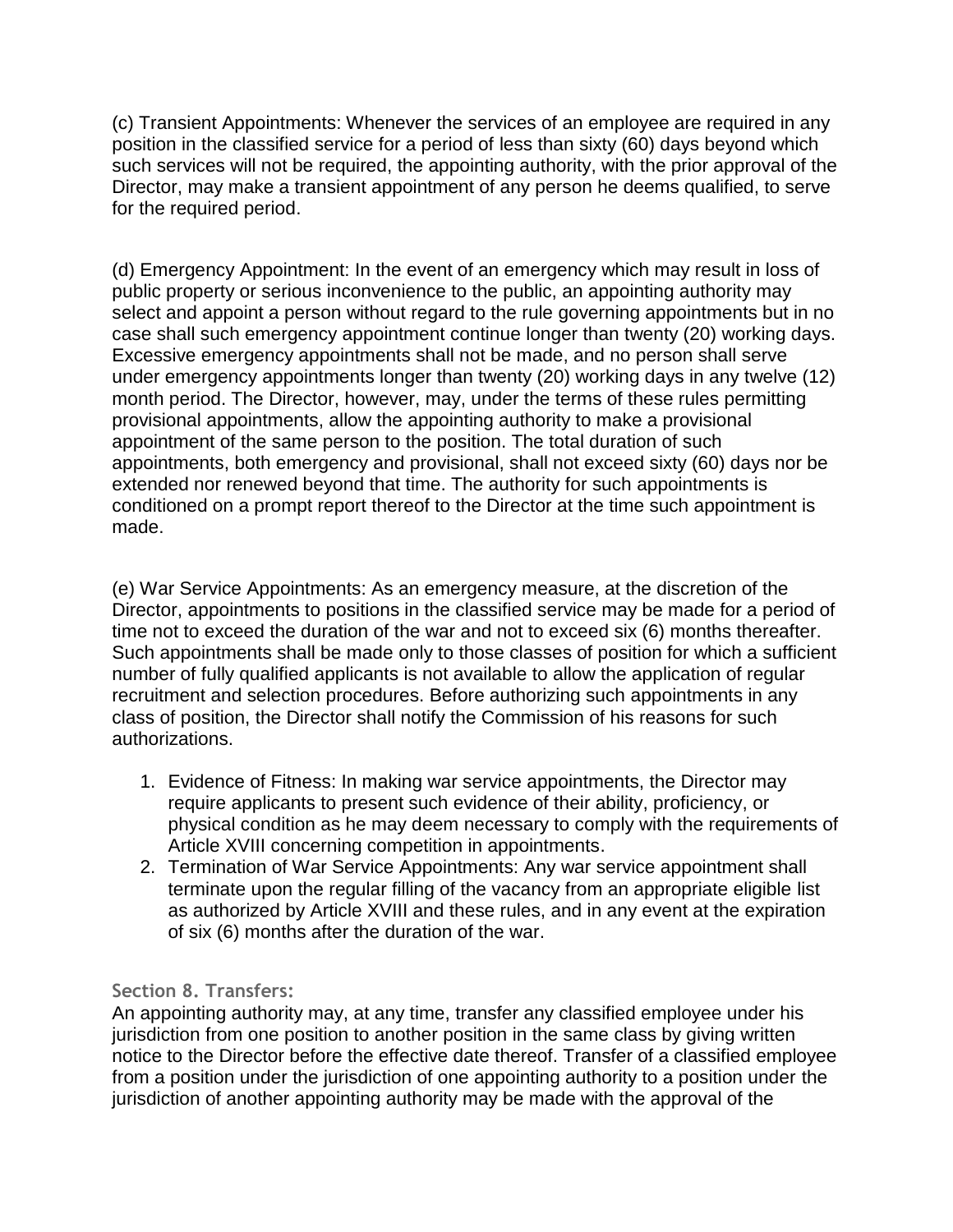Director and the appointing authorities' consent, provided the positions are in the same class or a similar class requiring no additional or different tests of fitness and having the same pay grade. Any transfer of an employee from a position in a lower class to a position in a class carrying a higher pay grade shall be deemed a promotional appointment and may be accomplished only in the manner provided in these rules for making promotional appointments. Any transfer from a position in a higher class to a position in a lower class shall be deemed a demotion, and may be effected only in the manner provided in these rules for making demotions. No person shall be transferred from a position in the unclassified service to a position in the classified service; nor shall any person be transferred from an excepted position in the classified service to one for which competitive tests of fitness are required for entrance to the class.

### **Section 9. Procedures for Certification and Appointment:**

The Director shall institute procedures for processing certifications and appointments, notifying eligibles, determining the availability of eligibles and for carrying on all of the activities involved in such personnel transactions.

### **Section 10. Non-Competitive Conversion to the Classified Service:**

(a) Noncompetitive Conversion: When the City of St. Louis lawfully acquires or assumes responsibility for the management and operation of any governmental or quasi-public agency, public utility or nonprofit service organization, or any component or subgroup thereof, all persons who are employed by the acquired organization may be granted a noncompetitive conversion to the classified service, as provided by this Rule VII.

(b) Status of Incumbents: All persons who are converted to the classified service through noncompetitive conversion as provided in this rule are entitled to continue to serve therein with the status and rights provided in Article XVIII of the Charter of the City of St. Louis and these rules, provided that the employee legally occupied the initial position by regular appointment.

- 1. Persons serving in temporary or limited term positions or their equivalent will be entitled to continue to serve for the period of time specified upon original appointment;
- 2. Persons serving in a probationary period will be given credit for service completed prior to noncompetitive conversion toward fulfilling the requirements established in Rule VIII.
- 3. Any employee who is granted a noncompetitive conversion to the classified service will be credited for prior cumulative service in accordance with the provisions of these Rules and the City's Compensation Ordinance. Such prior service will be recognized for purposes of salary and leave administration, order of layoff and other personnel transactions.

(c) Employee Relations: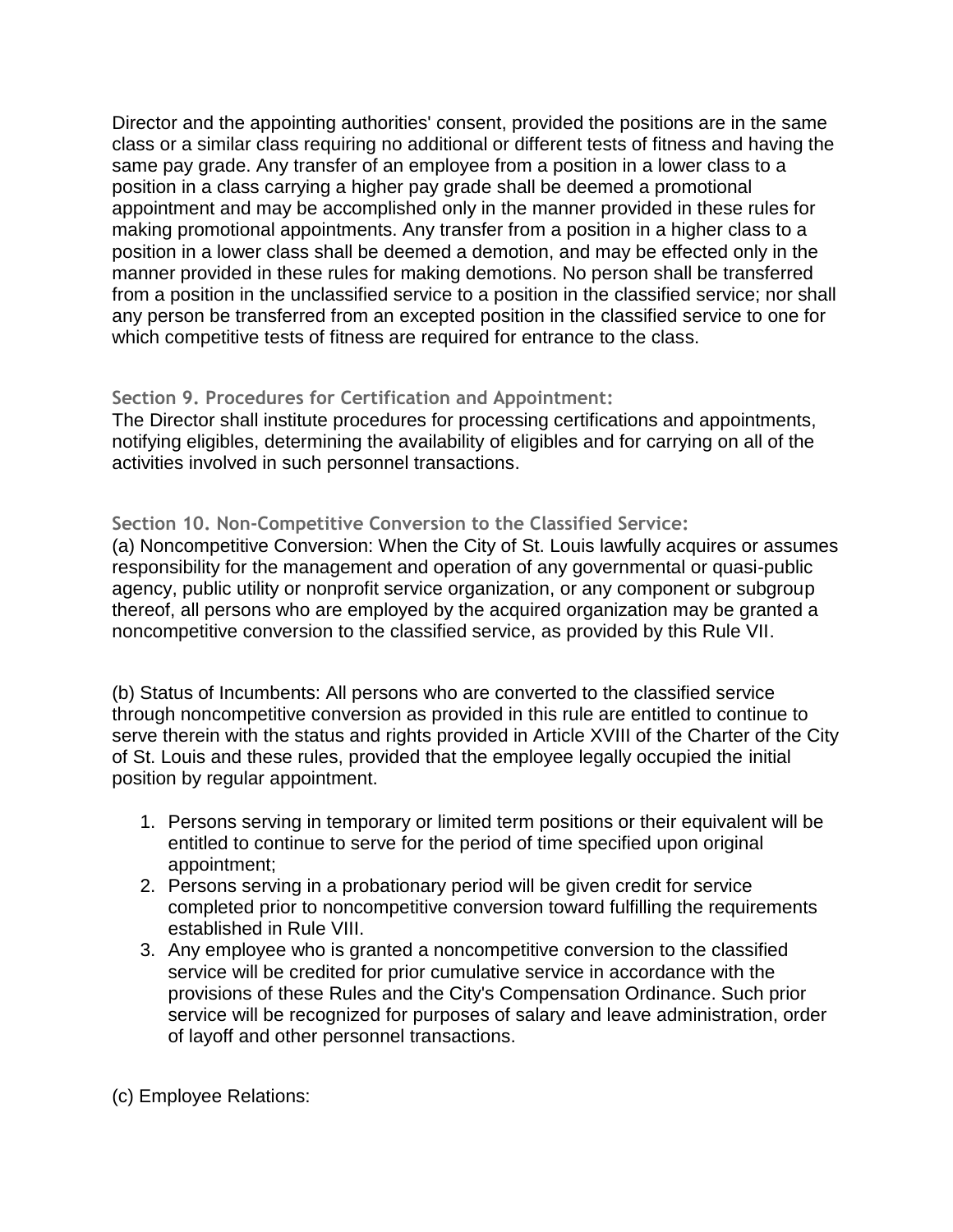- 1. Effective on the date of conversion to the classified service, any previously negotiated contracts or memoranda of understanding between employees and (previous) employers will be deemed null and void. The right of employees to meet and confer is prescribed by the Missouri State Board of Mediation Law and Rule XVIII.
- 2. Upon noncompetitive conversion to the classified service all previously existing conditions of employment, whether stated or implied, will be deemed null and void.

(d) Classification and Salary Administration: The pay grades and bi-weekly salary tables established by the City's Compensation Ordinance for the classified service will apply to all positions and employees converted to the classified service. Prior to the conversion of any position to the classified service, it will be allocated to the appropriate class by the Director of Personnel in accordance with the provisions of Article XVIII of the City Charter and Rule IV.

- 1. Employees who are being compensated at a rate which is below the minimum of the range for the class and grade to which their positions have been allocated will be adjusted to the minimum of the correct salary range.
- 2. Employees who are presently paid within the appropriate salary range for the class and grade to which their positions have been allocated will receive no salary adjustment by virtue of conversion to the classified service.
- 3. Employees who are being paid above the maximum of the salary range for the class and grade to which their positions have been allocated will have their salaries frozen until the appropriate salary range surpasses the current salary rate, provided such salary has been in effect for at least six months. Any subsequent salary adjustments must be in keeping with the City's Compensation Ordinance.
- 4. No employee will have his or her salary reduced by virtue of conversion to the classified service of the City of St. Louis.

(e) Paid Leave Benefits: Upon conversion to the classified service employees will begin eligibility for the accrual and use of paid leave benefits as prescribed by the City's Compensation Ordinance. Accrual rates for vacation leave will recognize length of continuous service with the acquired agency or jurisdiction.

1. Existing vacation leave and sick leave balances which have been documented and verified by the appointing authority and are consistent with the Compensation Ordinance will be transferred to the official records of the City of St. Louis when the employee converts to the classified service within the limits of the Compensation Ordinance. Records of paid leave benefits may be audited by the Director of Personnel and adjusted as needed when adequate documentation of accrued benefits does not exist or benefits are inconsistent with the Compensation Ordinance.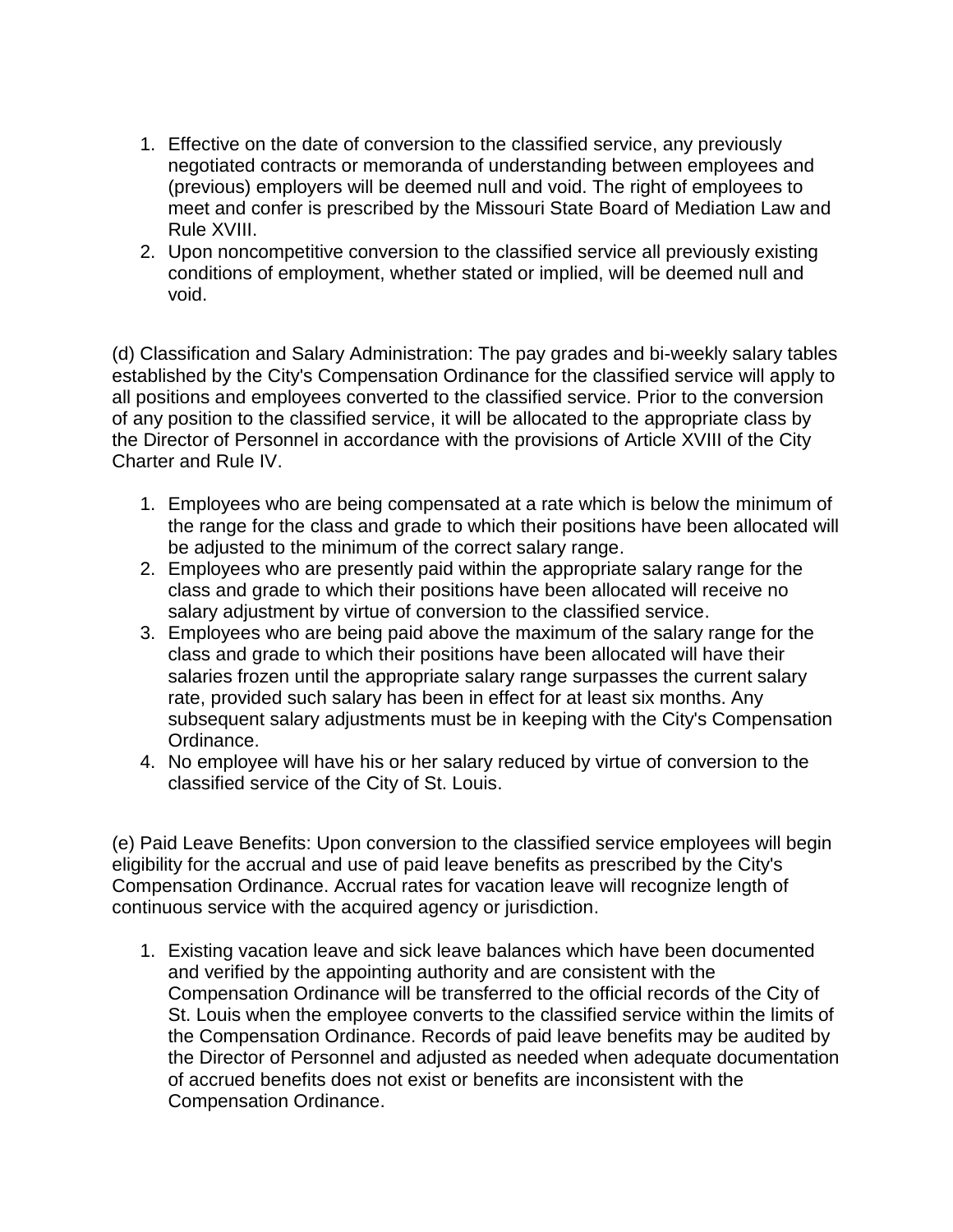2. Any compensatory time balance which has been accrued by an employee must be used or paid to the employee prior to conversion to the classified service.

(f) Compensation: All other forms of compensation and benefits authorized by the City's Compensation Ordinance but not specifically cited in parts (d) and (e) above shall be provided to employees who are converted to the classified service in accordance with the terms of the Ordinance.

(g) Performance Appraisal: All employees who are converted to the classified service shall be subject to the provisions and schedules for performance appraisal which are established in Rule X and the City's service rating manual(s). Employees may receive Interim service ratings sixty days following the date of conversion to the classified service, except as otherwise provided by the service rating system.

## (h) Staffing:

- 1. Appropriate staffing levels will be determined for any governmental or quasipublic agency, public utility or nonprofit service organization which is converted to the classified service by the appointing authority (subject to appropriation of funds by the Board of Estimate and Apportionment and the Board of Aldermen). Staffing levels may be reviewed by the Director of Personnel in accordance with the provisions of Article XVIII of the City Charter and Rule VII.
- 2. Employees who are converted to the classified service will not be laid off or terminated except under the conditions prescribed by Article XVIII of the City Charter and these Rules.

## (i) Conversion:

Conversion to temporary or limited-term appointment shall be granted by the Director of Personnel upon application by the appointing authority and certification that the employee was occupying a temporary or limited-term position upon date of conversion.

- 1. Conversion to competitive appointment shall be granted by the Director of Personnel upon certification by the appointing authority that the employee(s) occupied his (their) position(s) upon date of conversion and had continually occupied (his) their position(s) for six months or other period of time as stipulated by the City's service rating system for successful completion of a working test period.
- 2. Conversion to competitive probationary appointment shall be made by the Director of Personnel upon certification by the appointing authority that the employee(s) occupied his (their) position(s) upon date of conversion and the exact number of days they had served in their probationary period. The appointing authority may then determine that such employee(s) have passed in their probationary period after serving the number of days required by these rules and being certified by their appointing authority for conversion to career status in the same form as for other competitive appointees.